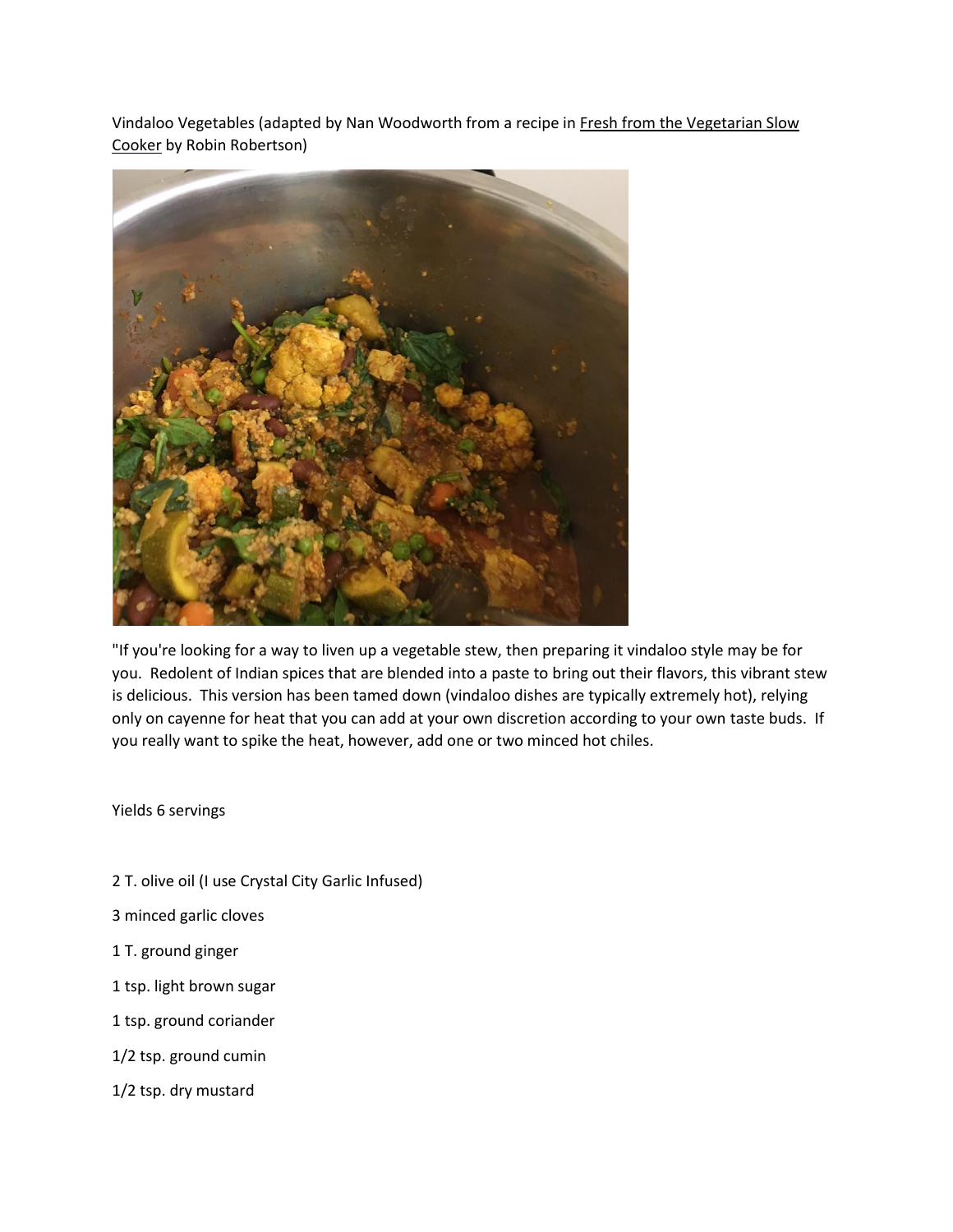| 1/2 tsp. cayenne pepper                                        |
|----------------------------------------------------------------|
| 1/2 tsp. turmeric                                              |
| 1 T. balsamic vinegar (I use Crystal City Sicilian Lemon)      |
| 1 large yellow onion, chopped                                  |
| 1 cup baby carrots                                             |
| 1 small green bell pepper                                      |
| 2 cups small cauliflower florets                               |
| 2 small zucchini, cut into 1/2 inch thick slices               |
| 11/2 cups cooked or canned kidney beans, drained               |
| one 6-ounce can tomato paste blended with 1 1/2 cups hot water |
| 1 tsp. salt                                                    |
| 1/2 tsp. black pepper                                          |
| 1 cup firm tofu, cubed                                         |
| $1/2$ c. green peas                                            |
| 1/2 bunch fresh spinach ripped in small pieces                 |
| 1 cup cooked pearl tri-color couscous                          |

1. In a blender or food processor, combine 1 T. of the oil, the garlic, ginger, brown sugar, coriander, cumin, mustard, cayenne, turmeric, and vinegar. Blend or process until smooth.

2. Heat the remaining T. oil in a skillet over medium heat. Add the onion and carrots. Cover and cook until softened--about 5 minutes.

3. Transfer mixture to a slow cooker and turn on low. Add spice paste and cook for about a minute. Add bell pepper, cauliflower, zucchini, kidney beans, and tofu. Pour in tomato paste mixture. Season. Cover and cook on low for about 6 hours.

4. About 20 minutes before serving, stir in the peas, spinach, and couscous and allow to heat through.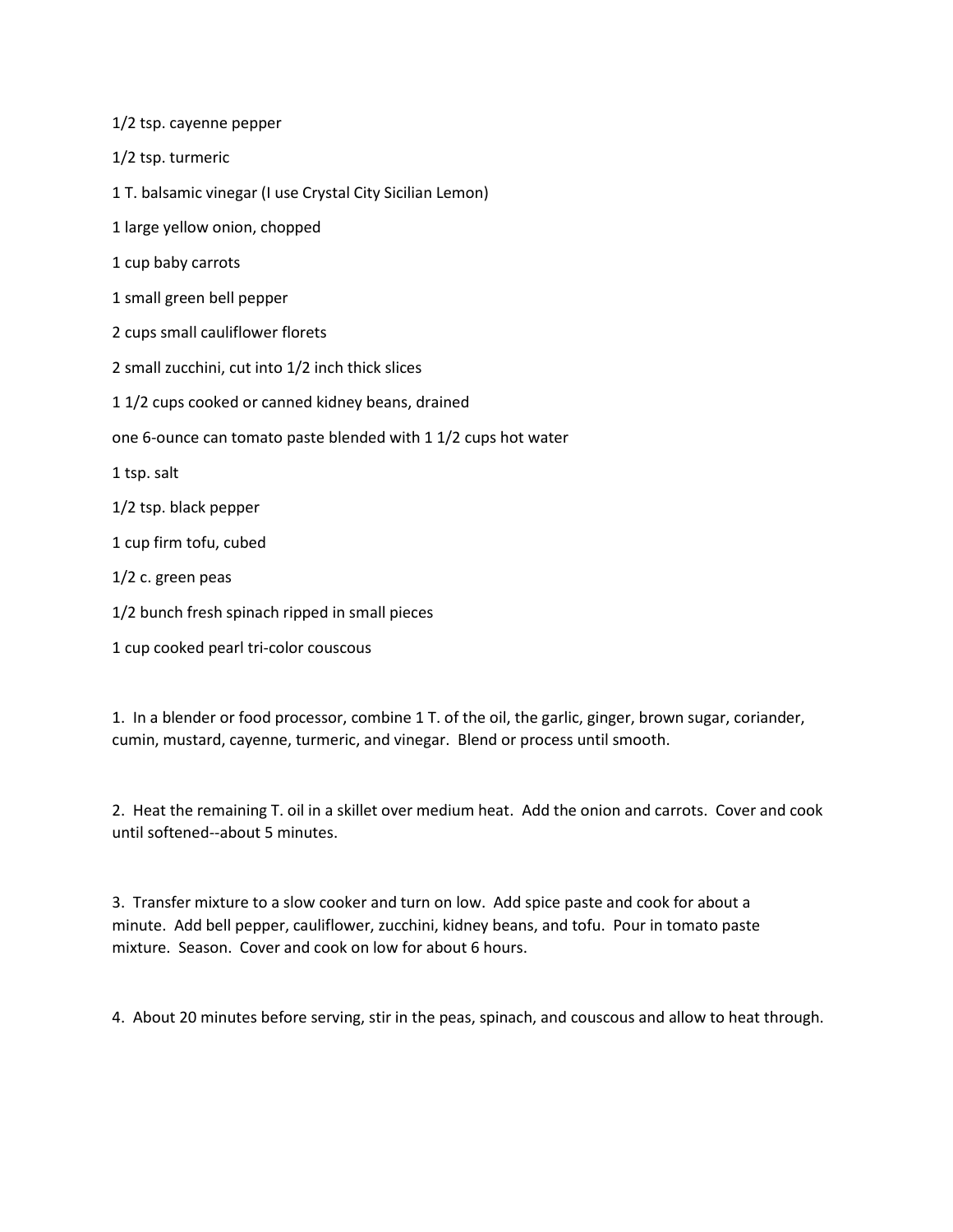| <b>Nutrition Facts</b>                                                                                                                                              |                |
|---------------------------------------------------------------------------------------------------------------------------------------------------------------------|----------------|
| servings per container<br>Serving size                                                                                                                              | (427g)         |
| Amount per serving<br>Calories                                                                                                                                      | 280            |
|                                                                                                                                                                     | % Daily Value* |
| Total Fat 7g                                                                                                                                                        | 9%             |
| Saturated Fat 1.5q                                                                                                                                                  | 8%             |
| Trans Fat 0g                                                                                                                                                        |                |
| Cholesterol 0mg                                                                                                                                                     | <b>0%</b>      |
| Sodium 740mg                                                                                                                                                        | 32%            |
| Total Carbohydrate 37g                                                                                                                                              | 13%            |
| Dietary Fiber 10g                                                                                                                                                   | 36%            |
| Total Sugars 11g                                                                                                                                                    |                |
| Includes 1g Added Sugars                                                                                                                                            | 2%             |
| Protein 18g                                                                                                                                                         |                |
| Vitamin D 0mcq                                                                                                                                                      | 0%             |
| Calcium 217mg                                                                                                                                                       | 15%            |
| Iron 4ma                                                                                                                                                            | 20%            |
| Potassium 1046mq                                                                                                                                                    | 20%            |
| *The % Daily Value tells you how much a nutrient in a<br>serving of food contributes to a daily diet. 2,000 calories a<br>day is used for general nutrition advice. |                |

Multi Column: Vindaloo Vegetables

| Multi-Column                   |             |        |  |
|--------------------------------|-------------|--------|--|
| <b>Nutrients</b>               | Per Serving |        |  |
| <b>Basic Components</b>        |             |        |  |
| Gram Weight (g)                |             | 427.33 |  |
| Calories (kcal) 278.25         |             |        |  |
| Calories from Fat (kcal) 63.32 |             |        |  |
| Calories from SatFat (kcal)    |             |        |  |
| Protein (g)                    | 18.33       |        |  |
| Carbohydrates (g)              |             | 37.44  |  |
| Total Dietary Fiber (g)        |             | 10.93  |  |
| Total Soluble Fiber (g)        |             | 0.38   |  |
| Dietary Fiber (2016) (g) 10.21 |             |        |  |
| Soluble Fiber (2016) (g) 0.35  |             |        |  |
| Total Sugars (g) 11.31         |             |        |  |
|                                |             |        |  |

 $14.74$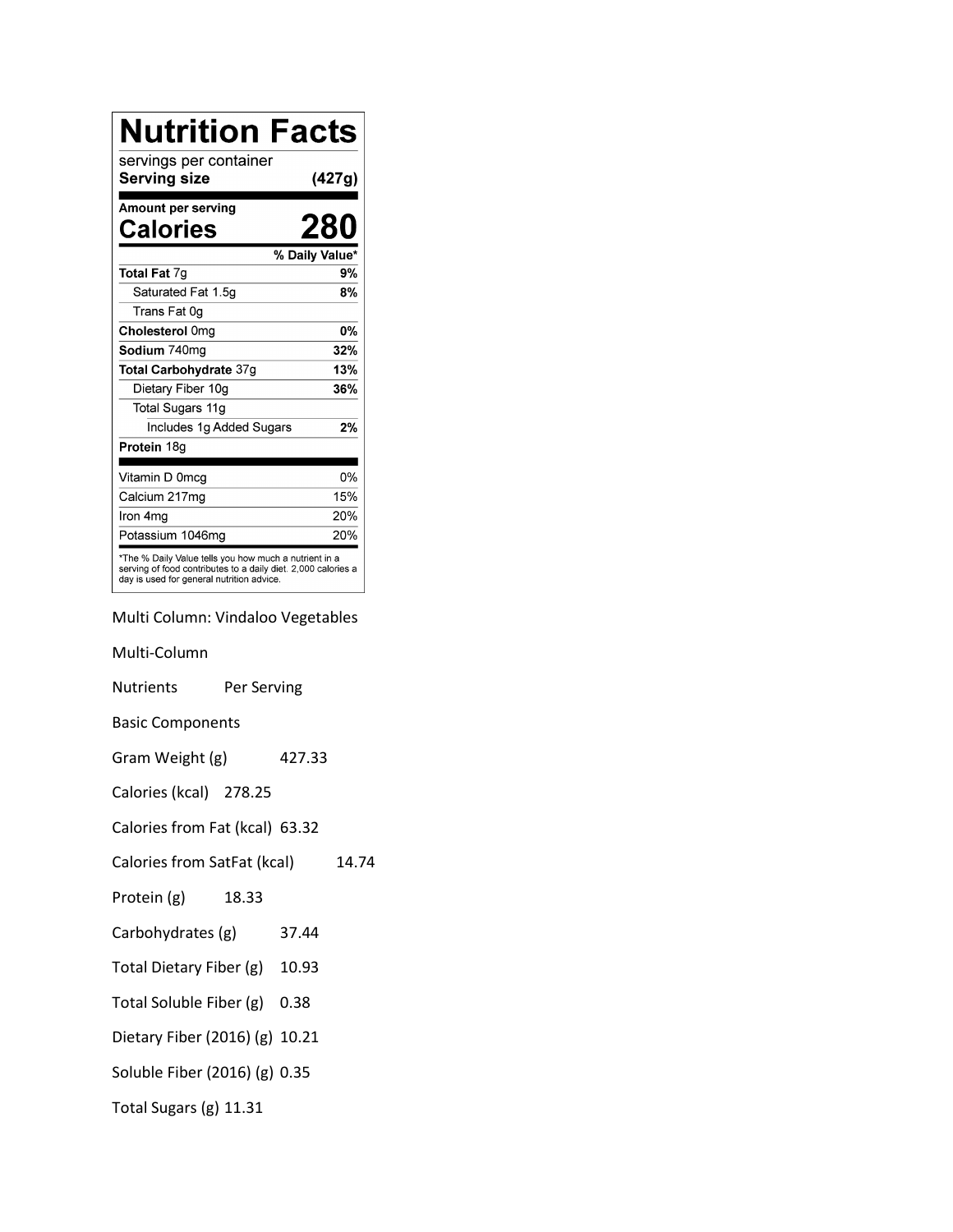| Added Sugar (g) 0.67                |        |      |      |
|-------------------------------------|--------|------|------|
| Monosaccharides (g) 2.60            |        |      |      |
| Disaccharides (g) 2.00              |        |      |      |
| Other Carbs (g) 15.09               |        |      |      |
| Fat (g) 7.25                        |        |      |      |
| Saturated Fat (g)                   |        | 1.64 |      |
| Mono Fat (g) 3.47                   |        |      |      |
| Poly Fat (g) 0.86                   |        |      |      |
| Trans Fatty Acid (g) 0.00           |        |      |      |
| Cholesterol (mg)                    |        | 0    |      |
| Water (g) 283.75                    |        |      |      |
| Vitamins                            |        |      |      |
| Vitamin A - IU (IU) 5473.14         |        |      |      |
| Vitamin A - RAE (mcg) 277.59        |        |      |      |
| Carotenoid RE (mcg) 547.31          |        |      |      |
| Retinol RE (mcg)                    |        | 0    |      |
| Beta-Carotene (mcg) 1863.98         |        |      |      |
| Vitamin B1 - Thiamin (mg) 0.21      |        |      |      |
| Vitamin B2 - Riboflavin (mg) 0.18   |        |      |      |
| Vitamin B3 - Niacin (mg)            |        |      | 1.45 |
| Vitamin B3 - Niacin Equiv (mg) 2.62 |        |      |      |
| Vitamin B6 (mg) 0.36                |        |      |      |
| Vitamin B12 (mcg)                   |        | 0    |      |
| Biotin (mcg)                        | 1.51   |      |      |
| Vitamin C (mg) 77.50                |        |      |      |
| Vitamin D - IU (IU)                 |        | 0    |      |
| Vitamin D - mcg (mcg)               |        | 0    |      |
| Vitamin E - Alpha-Toco (mg)         |        |      | 0.85 |
| Folate (mcg)                        | 125.13 |      |      |